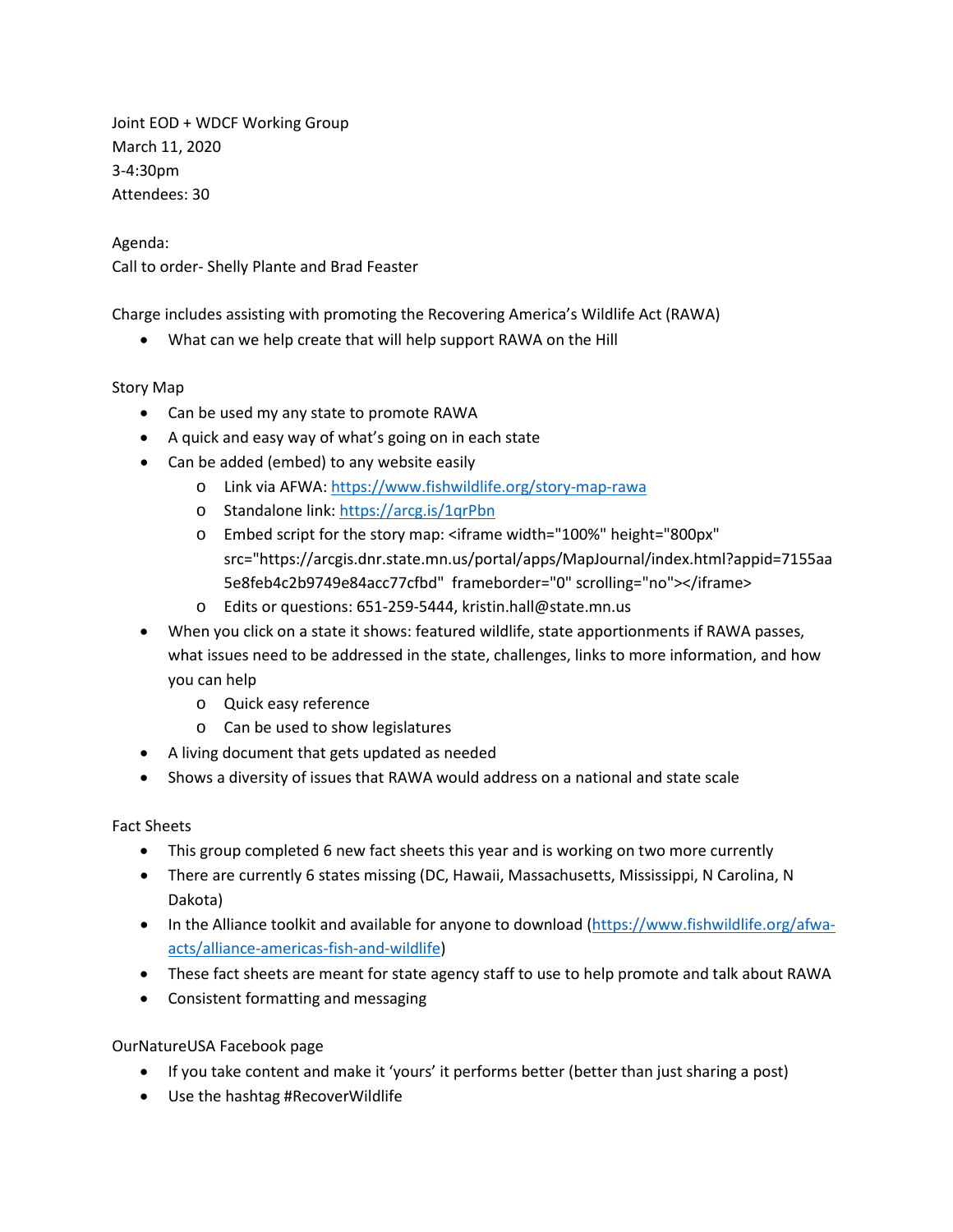- Canva.com is a free resource to help create graphics to use on social media (Facebook, Instagram, etc)
- There are a lot of free images that can be used if you don't have any state photos available
- Share information with our partners in outside organizations (NGOs, other agencies, etc.)
	- $\circ$  Some states can't post about RAWA, but the state partners can  $\rightarrow$  help them out

May be a good idea to check with your state agencies to define what is considered advocacy  $\rightarrow$  help define where you can work and where you can't.

RAWA Update- Sean Saville

- Currently have 178 co-sponsors on the house bill
	- o Passed the Natural Resources committee in December 2019
	- o There is a new legislative fact sheet available on the Alliance toolkit and AFWA website for use
	- o The corrected state apportionment table has been distributed to state agencies
	- $\circ$  Pushing House leadership to get the bill on the floor  $\rightarrow$  should be able to do easily once we get 200 sponsors; possibly get it through the House within the next 2 months
	- o Still working on the Senate version of the bill; need to confirm senate champions for the bill
	- o Major upcoming challenge is timing with the upcoming elections
	- o May look to pair up the senate bill with other senate packages being pushed through the Senate
- The story map has proven to be very helpful and useful to use on the hill
- State fact sheets have also been useful to use on the hill with standardized messaging
- Discussion:
	- o Is there anything we need to look at adding to the story map?
		- Not at this time
	- o Need fresh social media content
	- $\circ$  The new T-shirt  $\rightarrow$  sale will go to help with funding the campaign (25% goes to AAFW)
		- Can purchase shirt at [www.RecoverWildlife.com](http://www.recoverwildlife.com/)
		- **Partners can sell this shirt and their logo added to the shirt**  $\rightarrow$  **reach out to Sean** for details
	- o Are there any plans/is there a need for more video content for the AAFW page and social media?
		- Yes! If any state has any in house capacity to produce these videos, it would be greatly appreciated
	- o Note: Michigan DNR now has a Recovering America's Wildlife Act footer on their press releases  $\rightarrow$  perhaps other states can follow suit..

Making It Last Campaign- update